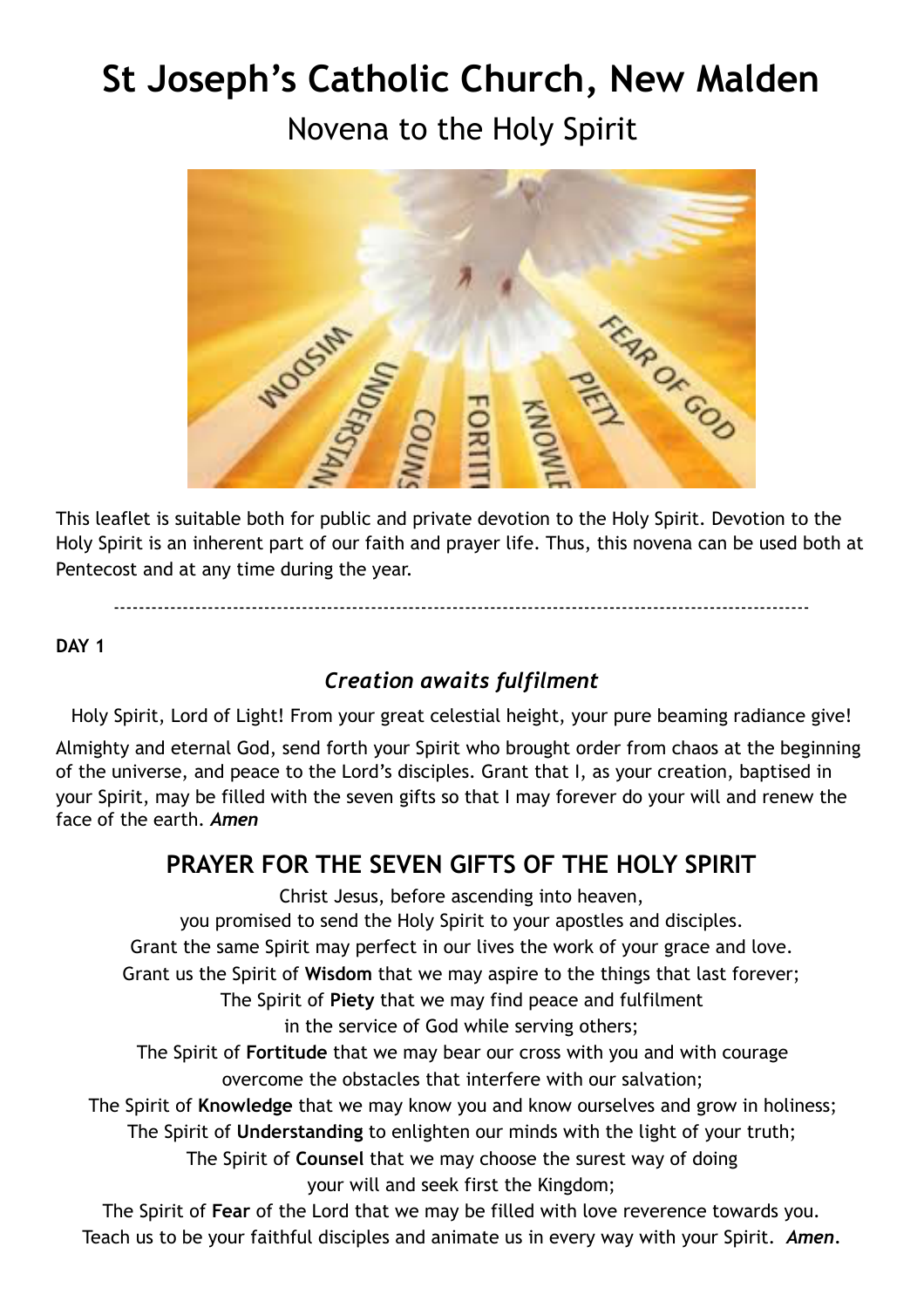## **ACT OF CONSECRATION TO THE HOLY SPIRIT**

Almighty God, my Father, you have called me into your family and consecrate me into your Son, our Lord Jesus Christ, through my baptism in the Holy Spirit. I have heard your voice and wish to give myself to the service of the Gospel. I offer myself to you today and I dedicate myself to your Holy Spirit.

O Holy Spirit, fill my heart with noble desire to make my life wise with knowledge, beautiful with love, and useful in service. Enlighten the scriptures for me and guide my mind that I may always choose what is right and just. Teach me what I ought to pray for to enrich my life with the fruits which only You can give.

O Holy Spirit, open my eyes that I may see the truth; strengthen my heart that I may face the truth; enlighten my mind that I may understand the truth.

O Holy Spirit, in you I live and move and have my being. Give me peace of mind and heart. Watch over me in my weakness and give me the grace to say to You always and everywhere; "Speak Lord, your servant is listening. " *Amen.*

---------------------------------------------------------------------------------------------------------------

#### **DAY 2**

#### *Christ's promise to send the Paraclete*

Come, Father of the poor! Come with treasures that endure! Come the light of all that lives!

Come O Blessed Spirt of Wisdom, strengthen my faith, increase my hope, perfect my charity. Father, enlighten us each day, in the silence of our hearts, to discern the voice of your Spirit, to do what He asks of us and to understand the gifts He freely gives us. We ask this through Chris our Lord. *Amen*

**Prayer for the Seven Gifts***. Our Father, Hail Mary, Glory be to the Father.* 

#### *Act of Consecration*

---------------------------------------------------------------------------------------------------------------

**DAY 3** 

## *The Soul of Christ's Body, the Church*

You of all consolers best, visiting the troubled breast, do refreshing peace bestow.

Come, O blessed Spirit of Piety, possess my heart. God our Father, may I through the grace of your Spirit, be forever filled with filial affection for you. Grant that I may be inspired to love and respect all members of your family as brothers and sisters of Jesus who, together with him, call you Abba Father. *Amen*

**Prayer for the Seven Gifts***. Our Father, Hail Mary, Glory be to the Father.* 

#### *Act of Consecration*

---------------------------------------------------------------------------------------------------------------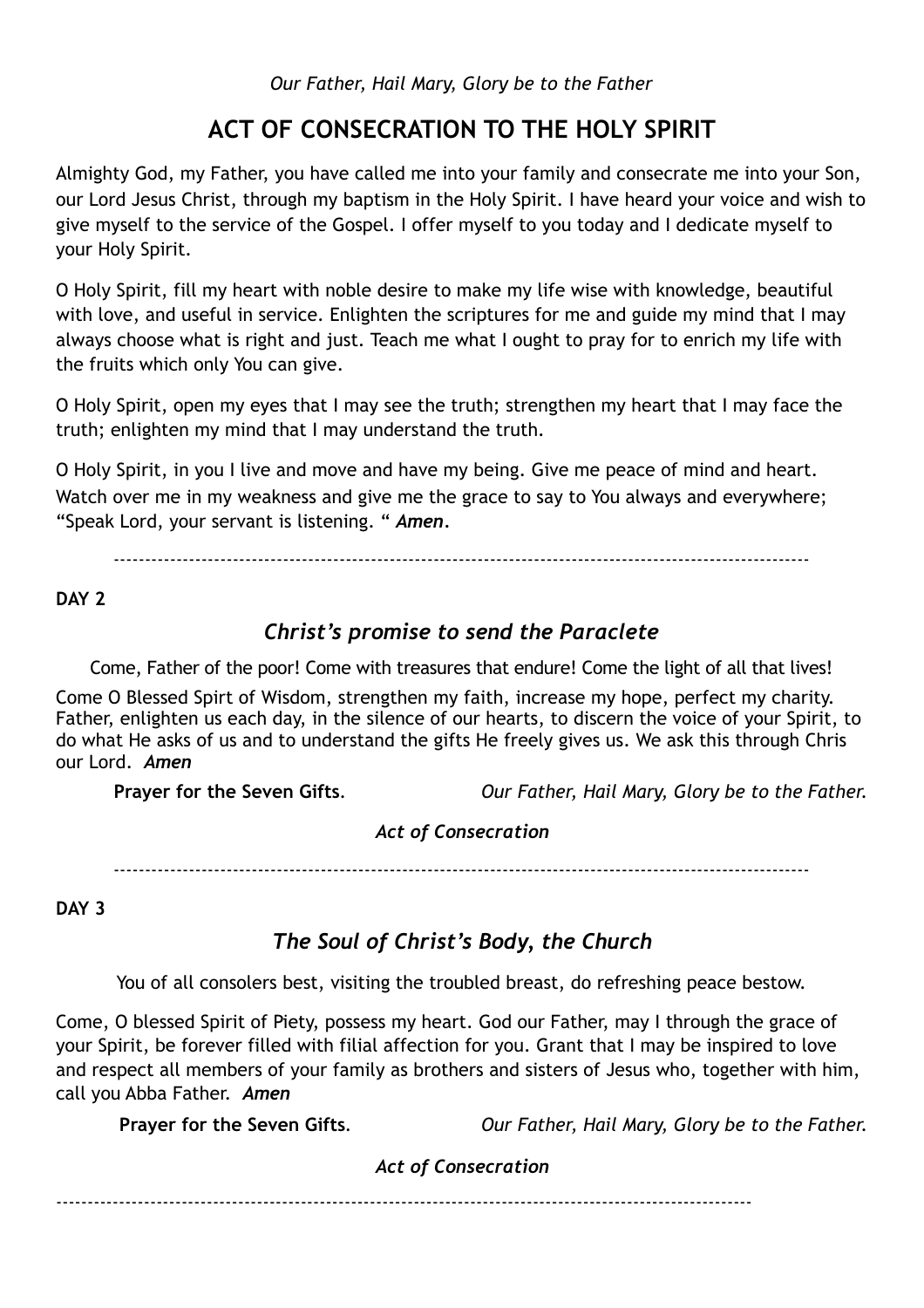## *The Dignity of the Christian*

You in toil are comfort sweet; pleasant coolness in the heat; Solace in the midst of woe.

Come, O Blessed Spirit of Fortitude, uphold my soul in time of trouble and adversity. O, divine Trinity, grant that I may be strengthened to see in myself and in others the dignity that is mine as a temple of your Holy Spirit, to be loved by Jesus, Christ our Lord. *Amen.* 

**Prayer for the Seven Gifts***. Our Father, Hail Mary, Glory be to the Father.* 

#### *Act of Consecration*

---------------------------------------------------------------------------------------------------------------

#### **DAY 5**

## *Gifted to serve and build up others*

Light immortal! Light divine! Visit thou these hearts of thine, And our inmost being fill. Come, O Blessed Spirit of Knowledge, and grant that I may perceive the will of the Father. Father, through your Spirit, you invite me to participate in the fullness of creation. Help me to see that all gifts are from you and intended for your glory. *Amen.*

**Prayer for the Seven Gifts***. Our Father, Hail Mary, Glory be to the Father.* 

#### *Act of Consecration*

---------------------------------------------------------------------------------------------------------------

**DAY 6** 

## *Human Weakness and sinfulness*

If you take your grace away, nothing pure in us will stay, And our good is turned to ill.

Come, O Blessed Spirit of Understanding, enlighten my mind that I may appreciate and see more fully what I know by faith. Come to me in my weakness and give voice to my petitions, for the prayers that the Spirit makes for God's holy people are always in accordance with the mind of God. *Amen.* 

**Prayer for the Seven Gifts***. Our Father, Hail Mary, Glory be to the Father.* 

#### *Act of Consecration*

---------------------------------------------------------------------------------------------------------------

**DAY 7** 

## *Growth in the freedom that Love gives*

Heal our wound, our strength renew; on our dryness, pour your dew; Wash the stains of guilt away!

Come, O Blessed Spirit of Counsel. Make my thoughts holy, my love pure and my works pleasing to God. Father, guided by your Spirit, may I strive to make loving choices and respect all life. May I be aware of my dignity as your child, redeemed with the blood of your Son, Jesus Christ. *Amen.* 

**Prayer for the Seven Gifts***. Our Father, Hail Mary, Glory be to the Father.* 

## *Act of Consecration*

---------------------------------------------------------------------------------------------------------------